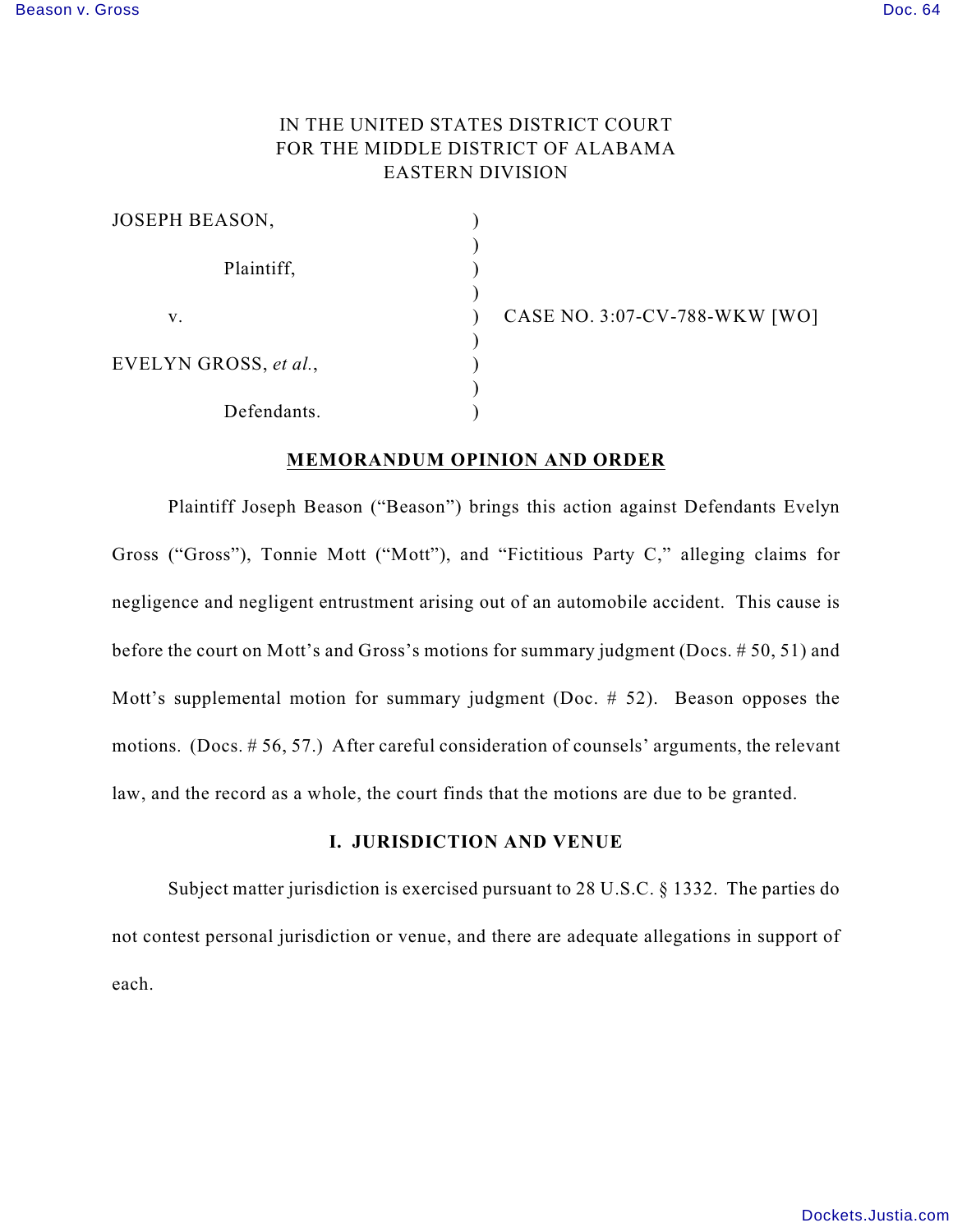#### **II. BACKGROUND**

This case arises out of an automobile accident that occurred on December 30, 2006, in Russell County, Alabama. (Am. Compl. ¶ 3.) On that date, a 2002 Kia Spectra, owned by Gross, collided with a vehicle driven by Deputy Sheriff David Walters ("Walters"). (Am. Compl. ¶ 5.) Beason, a passenger in the vehicle driven by Walters, was injured as a result of the collision. (Am. Compl. ¶¶ 5, 21.) The driver of the Kia Spectra fled the scene. (Beason Dep. 49 (Doc. # 51, Ex. C).)

Although the parties dispute who was driving Gross's vehicle at the time of the accident, it is undisputed that at some time prior to the accident, Gross gave Mott permission to drive her vehicle to the store to buy alcohol. (Mott Dep. 72 (Doc. # 51, Ex. A); Gross Dep. 99 (Doc. # 51, Ex. B).) The parties contest the date on which Mott drove Gross's vehicle and what happened while the vehicle was in Mott's possession.

According to Mott, Gross gave him permission to drive her vehicle to the store on December 14 or 15, 2006, over two weeks before the accident. (Mott Dep. 24-25.) On the way to the store, Mott noticed a woman walking along Fontaine Road. (Mott Dep. 73-74.) He stopped, got out of the vehicle, and asked the woman if she needed a ride. (Mott Dep. 75.) After agreeing to give her a ride, and while the keys were in the ignition, Mott left the vehicle unattended to use the bathroom behind a bus stop. (Mott Dep. 75, 79.) While Mott was out of the vehicle, the woman jumped in and drove off. (Mott Dep. 75-76, 79.)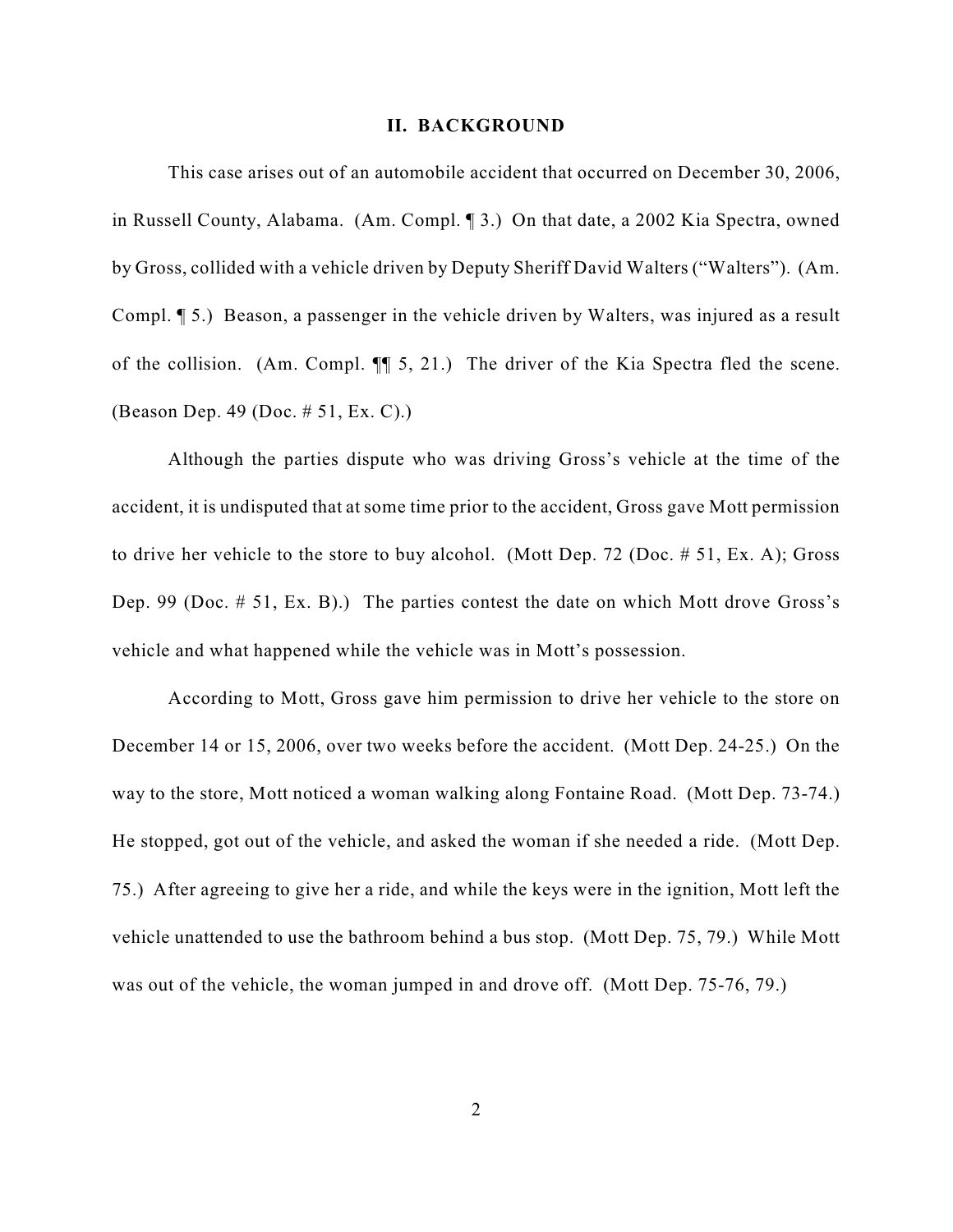Mott contends that he ran back to his friend Curtis Mosley's ("Mosley") house, told him what happened, and then took off on foot in an attempt to find the vehicle. (Mott Dep. 81-88.) At some point, Mott collapsed on the side of the road (Mott Dep. 95) and the paramedics and police were called. (Mott Dep. 95-100; Campbell Aff., Attach. 1 (Doc. # 52, Ex. E).) According to Sergeant Michael Campbell's ("Sergeant Campbell") incident report, the following occurred: "On December 14th, 2006 at about 1116 Hrs Tonnie Mott was treated for exhaustion from walking by Mt. Olive Fire Dept." (Campbell Aff., Attach. 1.) Campbell further stated in his affidavit that "Mr. Mott asked what needed to be done to report a stolen vehicle." (Campbell Aff. ¶ 4.) Mott contends that he notified Gross that her vehicle had been stolen and that instead of filing a police report, Gross told Mott to go find her vehicle. (Mott Dep. 103-04.)

Beason proposes a different set of facts. According to Beason, Gross lent Mott her vehicle on the afternoon of December 29, 2006, and Mott was in the vehicle (either as the driver or a passenger) at the time of the accident on December 30, 2006. In support of these contentions, Beason cites (1) Gross's testimony that Mosley told her that when Mott returned the morning after he borrowed Gross's vehicle, Mott told Mosley that he had been in a wreck (Gross Dep. 58-63); (2) Gross's testimony regarding her belief as to who was driving the vehicle at the time of the accident (Gross Dep. 83-85, 99, 102); and (3) the credibility of Mott's statements generally (*see* Pl.'s Resp. Br. 19 (Doc. # 57)).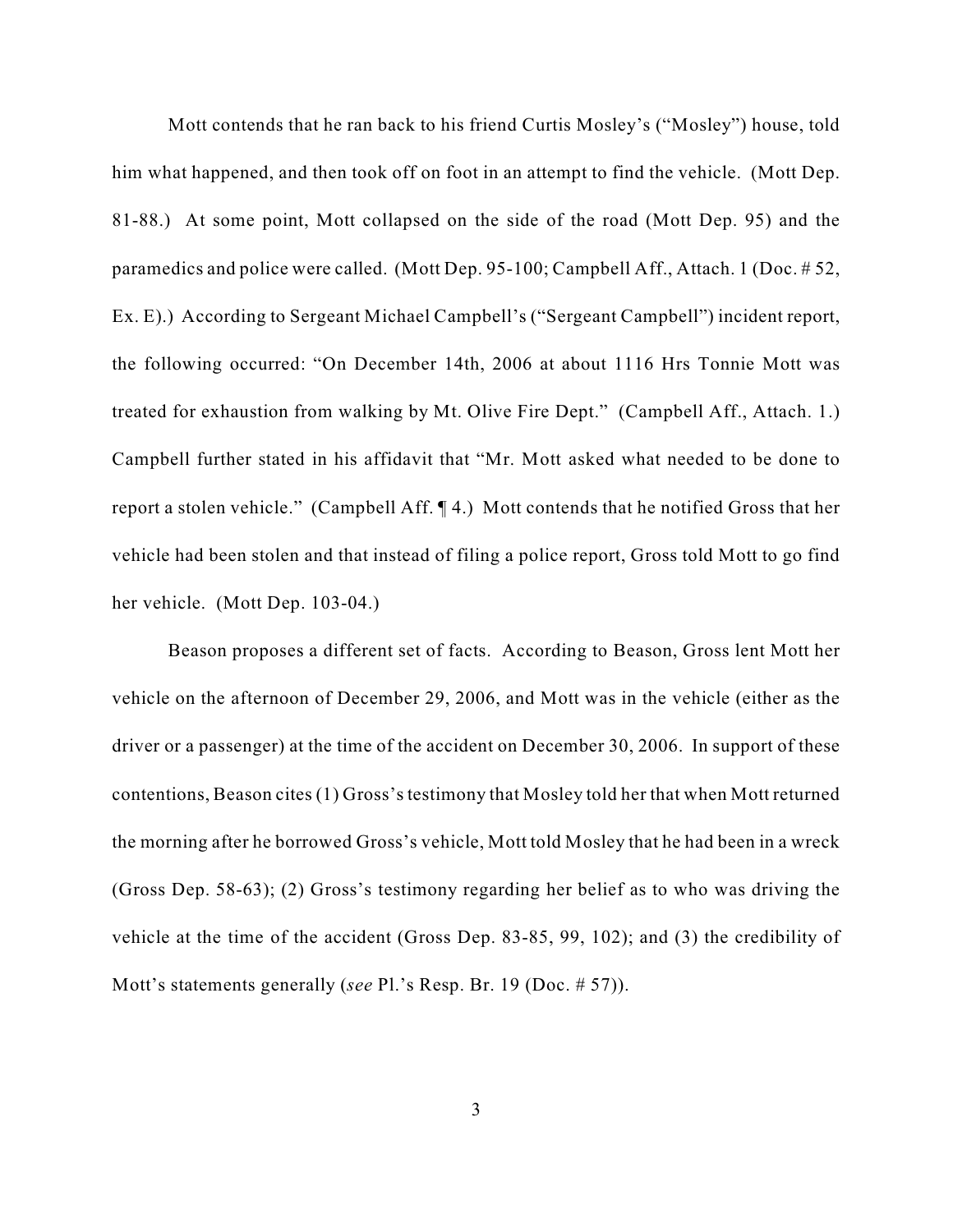Beason filed his Second Amended Complaint on May 20, 2008, alleging negligence against Mott and negligent entrustment against Gross. (Am. Compl.) Mott and Gross filed separate motions for summary judgment on September 3, 2009 and September 4, 2009, respectively. (Docs. # 50, 51.)

### **III. STANDARD OF REVIEW**

"Summary judgment is appropriate 'if the pleadings, depositions, answers to interrogatories, and admissions on file, together with the affidavits, if any, show there is no genuine issue as to any material fact and that the moving party is entitled to judgment as a matter of law.'" *Greenberg v. BellSouth Telecomms., Inc.*, 498 F.3d 1258, 1263 (11th Cir. 2007) (*per curiam*); Fed. R. Civ. P. Rule 56(c) (Summary judgment "should be rendered if the pleadings, the discovery and disclosure materials on file, and any affidavits show that there is no genuine issue as to any material fact and that the movant is entitled to judgment as a matter of law."). The party moving for summary judgment "always bears the initial responsibility of informing the district court of the basis for its motion, and identifying those portions of [the record, including pleadings, discovery materials and affidavits], which it believes demonstrate the absence of a genuine issue of material fact." *Celotex Corp. v. Catrett*, 477 U.S. 317, 323 (1986). The movant may meet this burden by presenting evidence indicating there is no dispute of material fact or by showing that the nonmoving party has failed to present evidence in support of some element of its case on which it bears the ultimate burden of proof. *Id.* at 322-24.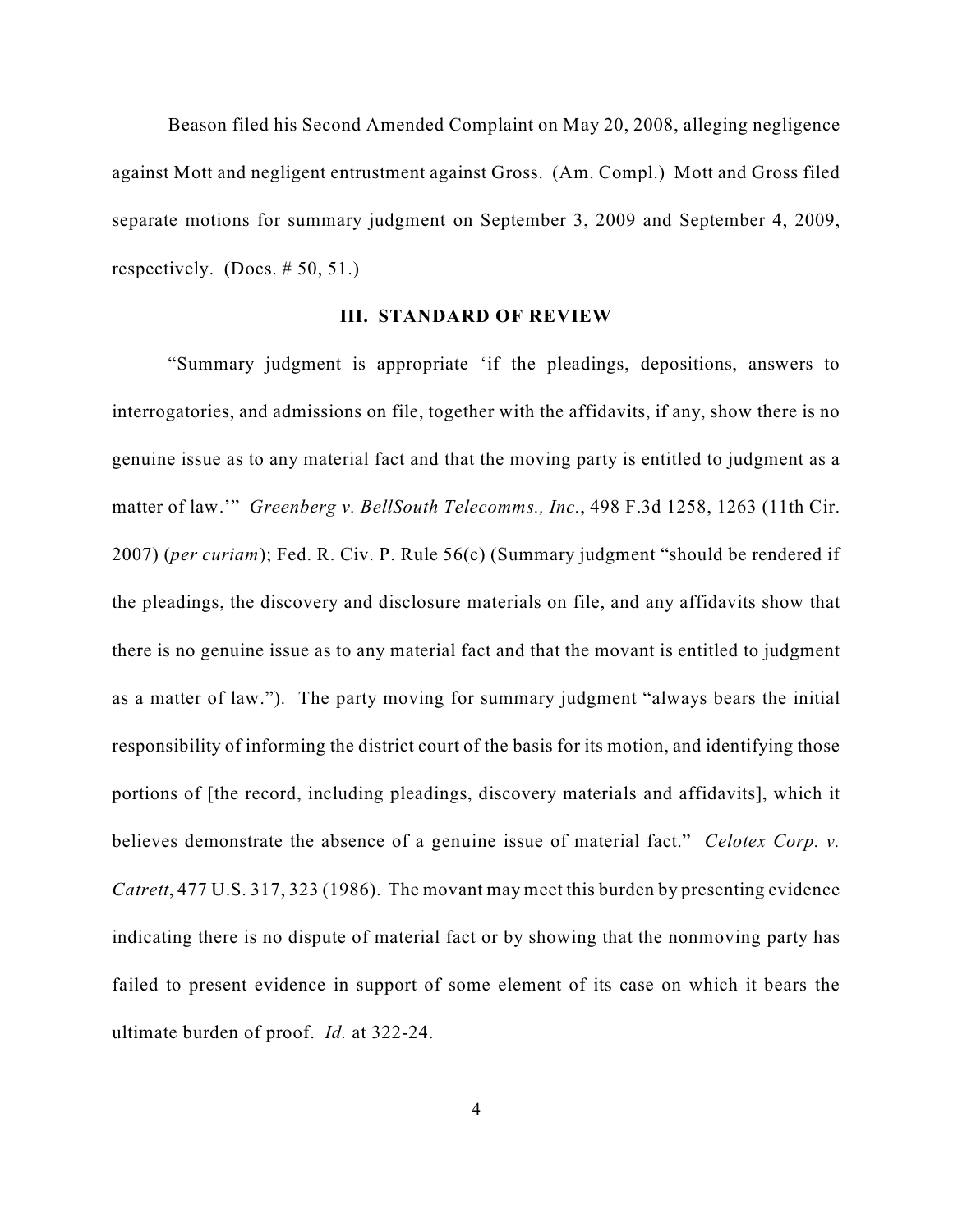If the movant meets its evidentiary burden, the burden shifts to the nonmoving party to establish, with evidence beyond the pleadings, that a genuine issue material to each of its claims for relief exists. *Clark v. Coats & Clark, Inc.*, 929 F.2d 604, 608 (11th Cir. 1991); *Celotex Corp.*, 477 U.S. at 324; Fed. R. Civ. P 56(e)(2) ("When a motion for summary judgment is properly made and supported, an opposing party may not rely merely on allegations or denials in its own pleading; rather, its response must . . . set out specific facts showing a genuine issue for trial."). What is material is determined by the substantive law applicable to the case. *Celotex Corp.*, 477 U.S. at 248; *Lofton v. Sec'y of the Dep't of Children & Family Servs.*, 358 F.3d 804, 809 (11th Cir. 2004) ("Only factual disputes that are material under the substantive law governing the case will preclude entry of summary judgment."). Furthermore, "[t]he mere existence of some factual dispute will not defeat summary judgment unless that factual dispute is material to an issue affecting the outcome of the case." *McCormick v. City of Fort Lauderdale*, 333 F.3d 1234, 1243 (11th Cir. 2003) (*per curiam*) (internal quotation marks and citation omitted).

A genuine issue of material fact exists when the nonmoving party produces evidence that would allow a reasonable fact-finder to return a verdict in its favor. *Greenberg*, 498 F.3d at 1263; *Waddell v. Valley Forge Dental Assocs.*, 276 F.3d 1275, 1279 (11th Cir. 2001). However, if the evidence on which the nonmoving party relies, "is merely colorable, or is not significantly probative, summary judgment may be granted." *Anderson v. Liberty Lobby, Inc.*, 477 U.S. 242, 249-50 (1986) (citations omitted). "A mere 'scintilla' of evidence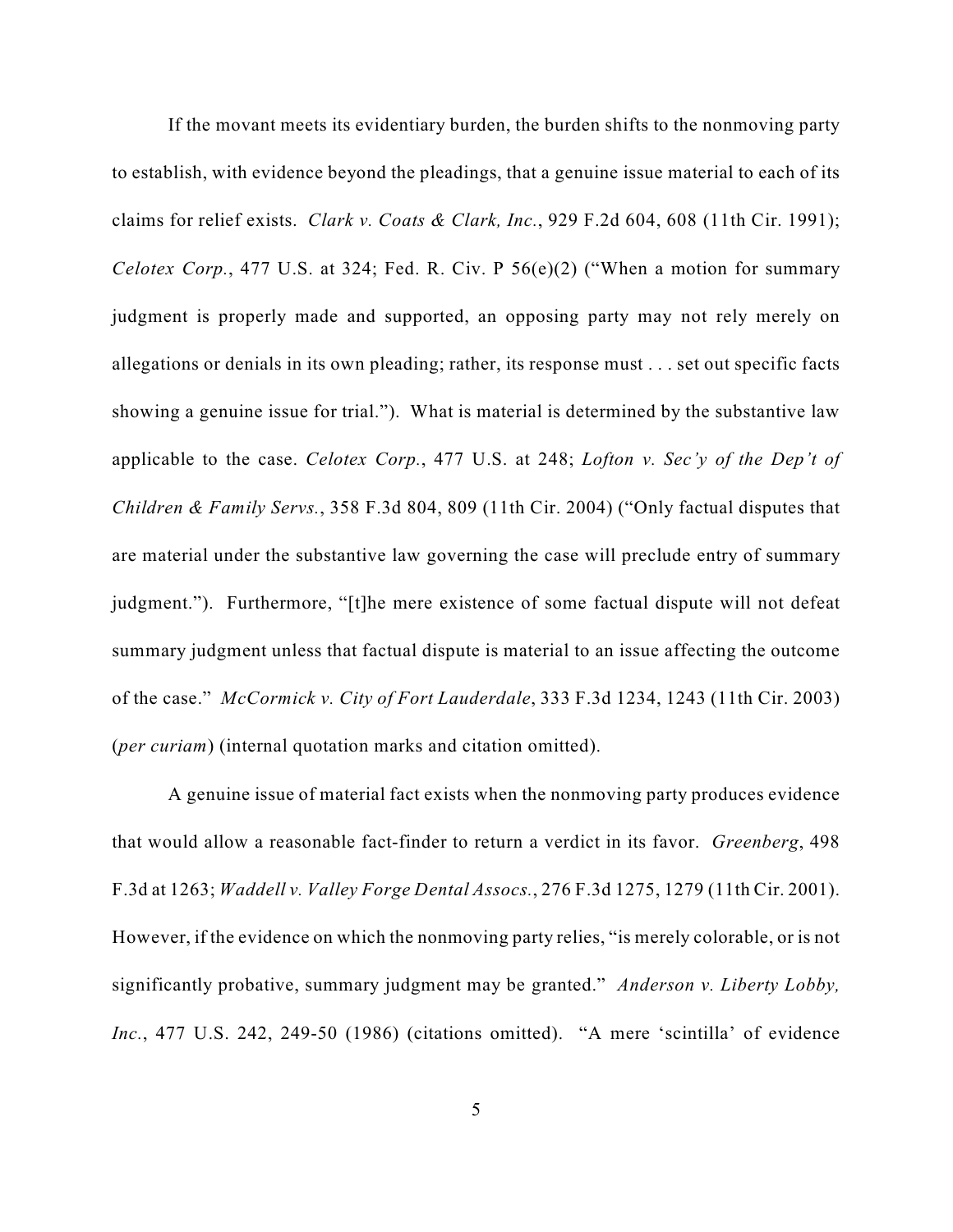supporting the [nonmovant's] position will not suffice; there must be enough of a showing that the [trier of fact] could reasonably find for that party," *Walker v. Darby*, 911 F.2d 1573, 1577 (11th Cir. 1990), and the nonmoving party "must do more than simply show that there is some metaphysical doubt as to the material facts," *Matsushita Elec. Indus. Co. v. Zenith Radio Corp.*, 475 U.S. 574, 587 (1986). Conclusory allegations based on subjective beliefs are likewise insufficient to create a genuine issue of material fact and do not suffice to oppose a motion for summary judgment. *Holifield v. Reno*, 115 F.3d 1555, 1564 n.6 (11th Cir. 1997) (*per curiam*) (A plaintiff's "conclusory assertions . . . in the absence of supporting evidence, are insufficient to withstand summary judgment."). Hence, when a plaintiff fails to set forth specific facts supported by appropriate evidence sufficient to establish the existence of an element essential to his case and on which the plaintiff will bear the burden of proof at trial, summary judgment is due to be granted in favor of the moving party. *Celotex Corp.*, 477 U.S. at 323 ("[F]ailure of proof concerning an essential element of the nonmoving party's case necessarily renders all other facts immaterial.").

Thus, in cases where the evidence before the court is admissible on its face or can be reduced to admissible form and indicates there is no genuine issue of material fact, and where the party moving for summary judgment is entitled to it as a matter of law, summary judgment is proper. *Celotex Corp.*, 477 U.S. at 323-24 (summary judgment appropriate where pleadings, evidentiary materials and affidavits before the court show there is no genuine issue as to a requisite material fact).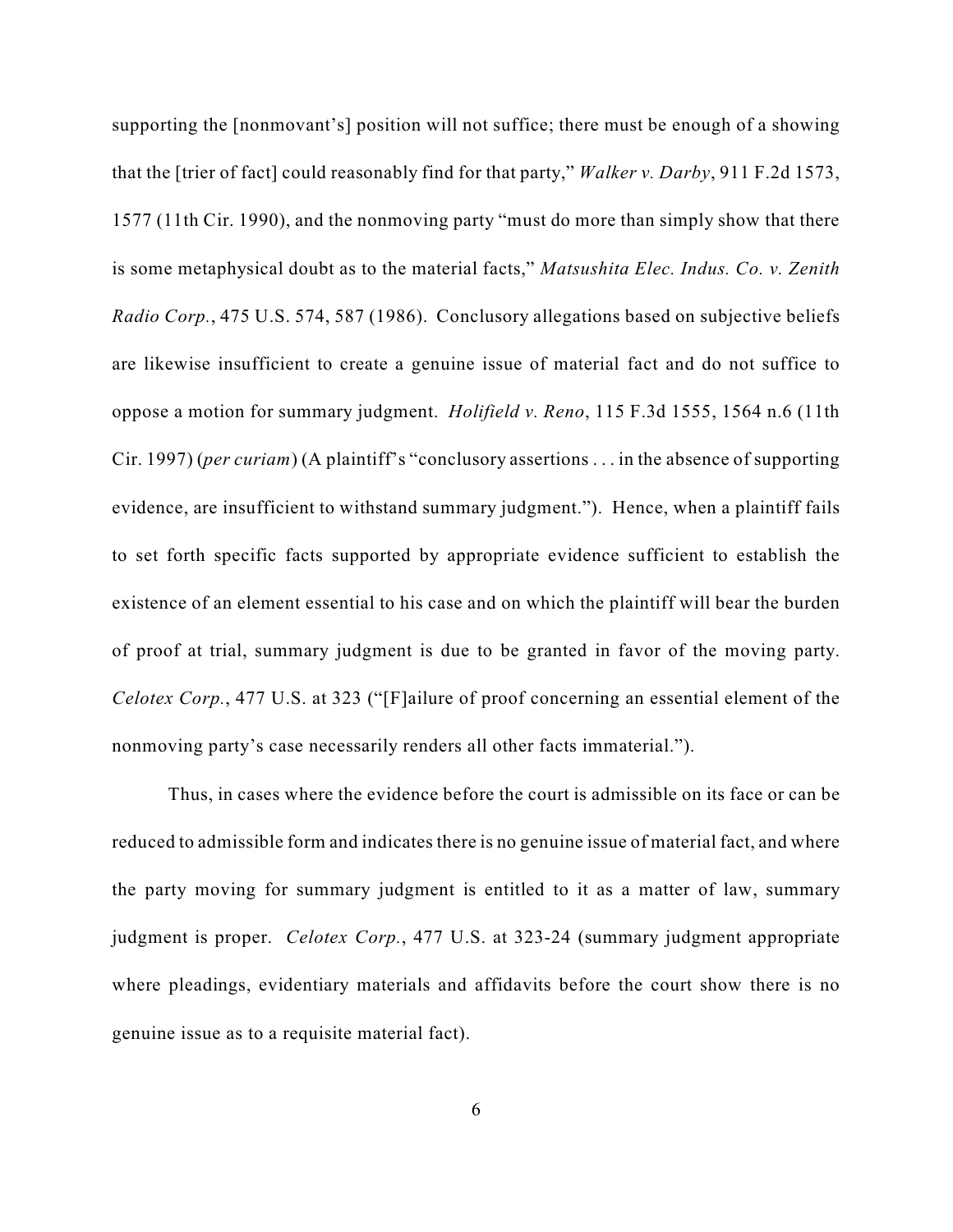#### **IV. DISCUSSION**

#### **A. Negligence Against Mott**

Beason contends that on December 30, 2006, Mott "negligently and/or wantonly operated a motor vehicle owned by Evelyn Gross and caused the same to collide with the vehicle . . . in which the Plaintiff was a passenger." (Compl. ¶ 10.) In the alternative, Beason contends that Mott was negligent in allowing "Fictitious Party C with permission to use and operate the automobile while he was a passenger in the same at the time of the accident in question." (Compl. ¶ 15.)

In his motion for summary judgment, Mott argues that Beason has failed to produce any evidence that Mott was either driving Gross's vehicle or was a passenger in Gross's vehicle on December 30, 2006, when the accident occurred. (Mott's Summ. J. Br. 6.) In other words, Mott contends that Beason has not presented sufficient evidence to establish the causation element of his negligence claims. *See Albert v. Hsu*, 602 So. 2d 895, 897 (Ala. 1992) ("The elements required for recovery under a negligence theory are: (1) duty, (2) breach of duty, (3) *proximate cause*, and (4) injury." (emphasis added) (citing *John R. Cowley & Bros., Inc. v. Brown*, 569 So. 2d 375, 379 (Ala. 1990)). Because Mott has demonstrated a lack of evidence in this regard, the burden shifts to Beason to establish that a genuine issue of material fact exists as to the causation element. *See Clark*, 929 F.2d at 608; *Celotex Corp.*, 477 U.S. at 324. Beason has failed to meet his burden.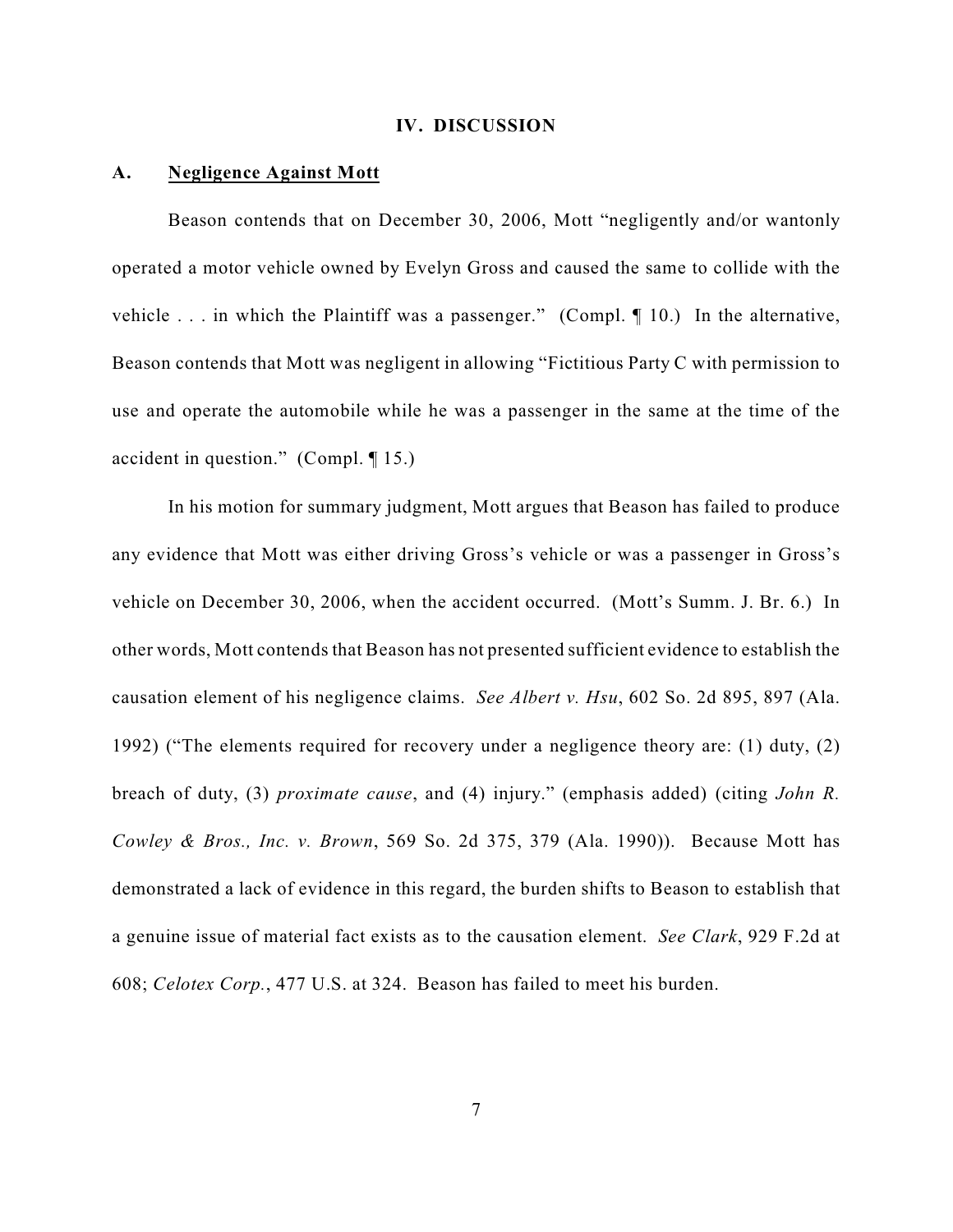Beason goes to great lengths to point out the inconsistencies between Mott's and Gross's deposition testimony, thereby attempting to discredit Mott's version of the facts. According to Beason, Mott's "version of what happened is so incredible that no one could reasonably believe what he is saying is the truth." (Pl.'s Resp. Br. 21.) Beason is tasked, however, with providing evidence that Mott caused the accident at issue. Thus, even if the court were to find Mott's version of the facts to be impossible and disregard Mott's testimony in its entirety, Beason still has the burden of pointing to some evidence that Mott was either driving the vehicle or was a passenger in the vehicle on the date in question. He must do so by producing evidence that would allow a reasonable fact-finder to return a verdict in his favor, *Greenberg*, 498 F.3d at 1263; *Waddell*, 276 F.3d at 1279. The court will not consider clearly inadmissable evidence.

Beason attempts to meet his burden by pointing to (1) Gross's testimony that Mosley told her that when Mott returned that night, Mott told Mosley that he had been in a wreck and (2) Gross's testimony regarding her belief that Mott was driving the vehicle at the time of the accident. This evidence, however, is clearly inadmissible. Mosley's statement to Gross about what Mott told Mosley is inadmissable double hearsay. Rule 805 of the Federal Rules of Evidence states that "hearsay included within hearsay is not excluded under the hearsay rule if each part of the combined statements conforms with an exception to the hearsay rule." Thus, this evidence is admissible only if both out of court statements – *i.e.*, Mott's statement to Gross and Mosley's statement to Mott – are admissible in their own right. Although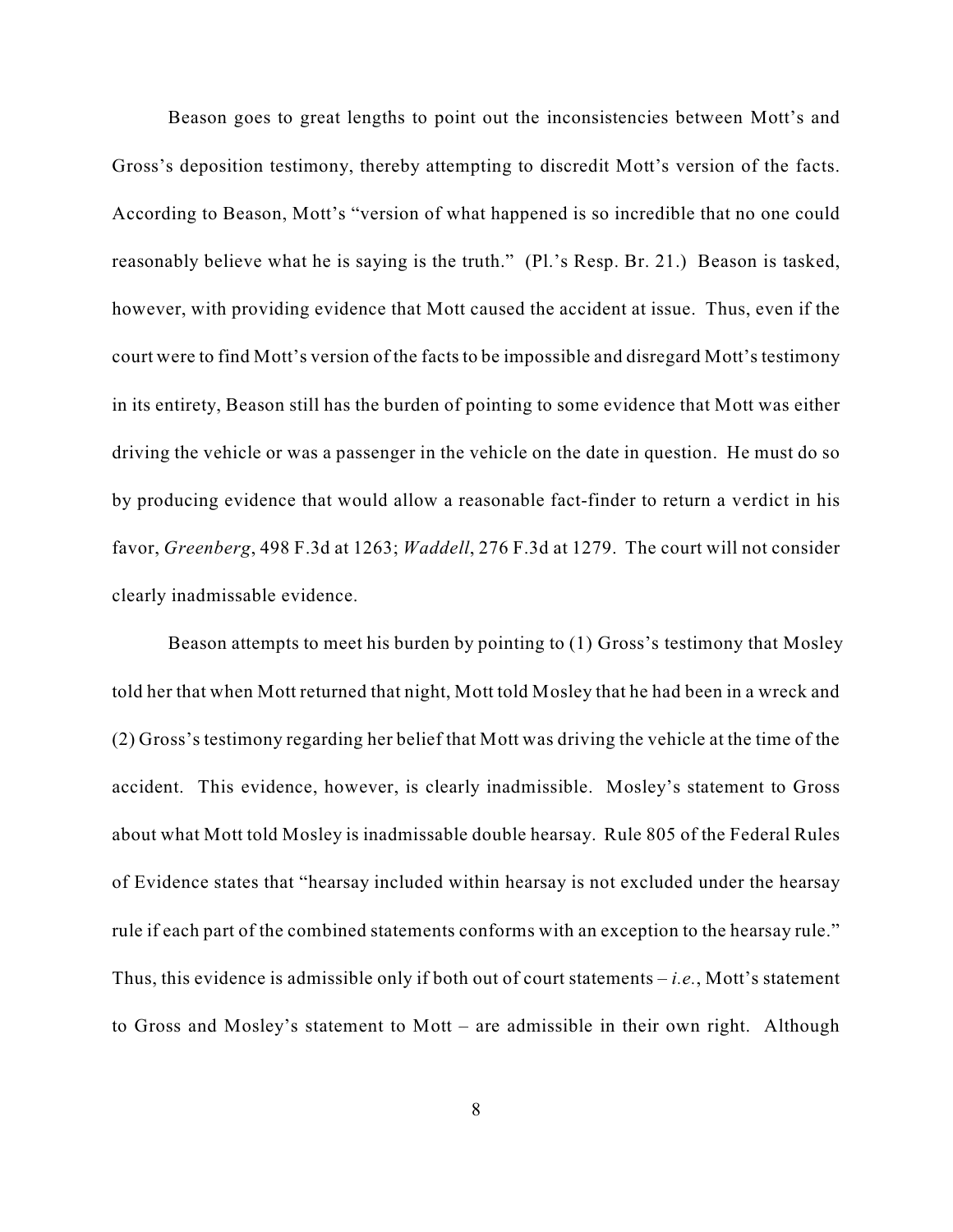Mott's statement to Mosley would be admissible standing alone as an admission of a partyopponent, *see* Fed. R. Evid. 801(d)(2) (admission by a party-opponent not hearsay), Mott's statements are nonetheless inadmissable because they come through Mosley's statements to Gross, which, when offered for the truth of the matter asserted, *are* inadmissible hearsay. *See* Fed. R. Evid. 801(c), 802 (defining hearsay as an out of court statement offered for the truth of the matter asserted). In other words, Mosley's out of court statement to Gross is offered for the truth of the matter asserted, *i.e.*, that Mott did in fact tell Mosley that Mott was involved in the accident. Therefore, the court will not consider Gross's testimony about the content of what Mosley told her. Likewise, Gross's testimony concerning her belief about what happened during the accident is inadmissable, as such testimony is irrelevant and not based on personal knowledge. Fed. R. Evid. 401, 402.

Thus, although Beason attacks Mott's credibility and demonstrates various inconsistencies and contradictions in his testimony, he fails to produce admissible evidence that Mott was present at the scene of the accident.<sup>1</sup> Beason has therefore failed to present evidence creating a genuine issue of material fact as to the causation element of his negligence claims against Mott, and Mott's motion for summary judgment is due to be granted on this basis.

<sup>&</sup>lt;sup>1</sup> In fact, Sergeant Campbell's affidavit and accompanying incident report corroborate Mott's story – that the vehicle was stolen in mid-December and that Mott collapsed of exhaustion after running around searching for the vehicle after it was stolen. (Campbell Aff., Attach. 1.)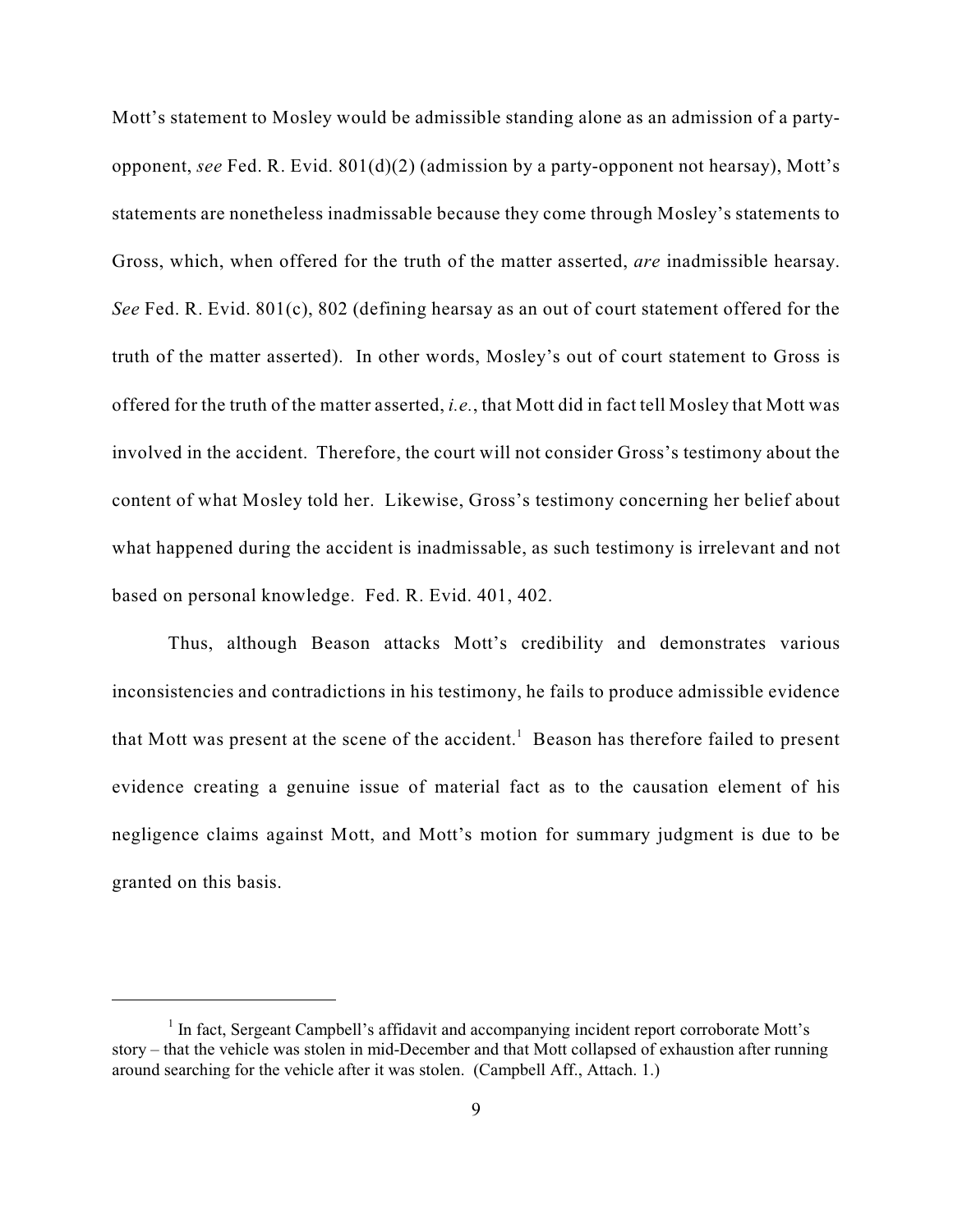### **B. Negligent Entrustment Against Gross**

Beason next contends that Gross, in allowing Mott to driver her vehicle, is liable for negligent entrustment. However, because there is no genuine issue of material fact as to whether Mott was in Gross's vehicle at the time of the accident on December 30, 2006, the negligent entrustment claim against Gross falters.

Liability for negligent entrustment "will be imposed only when negligence is the proximate cause of injury; injury must be a natural and probable consequence of the negligent act or omission which an ordinarily prudent person ought reasonably to foresee would result in injury." *Vines v. Plantation Motor Lodge*, 336 So. 2d 1338, 1339 (Ala. 1976). Thus, to the extent Beason argues that Gross should be liable *even if* the car was stolen and not in Mott's possession at the time of the accident, Beason's claim likewise fails. Even if Mott was an incompetent driver and Gross had knowledge of the same when she allowed him to drive her vehicle, it was not reasonably foreseeable that (1) Mott would leave the vehicle with the keys in the ignition and (2) a stranger would then steal the vehicle and collide with the Sheriff's inmate-transportation vehicle. *See id.* at 1340 (stating that "the consequences of the theft were too remote to be reasonably foreseeable"); *see also Penland v. Allsup*, 527 So. 2d 715, 716 (Ala. 1988). Beason has therefore failed to present a genuine issue of material fact that Gross's alleged entrustment of her vehicle to Mott was the proximate cause of the injuries at issue, and Gross's motion for summary judgment is due to be granted on this basis